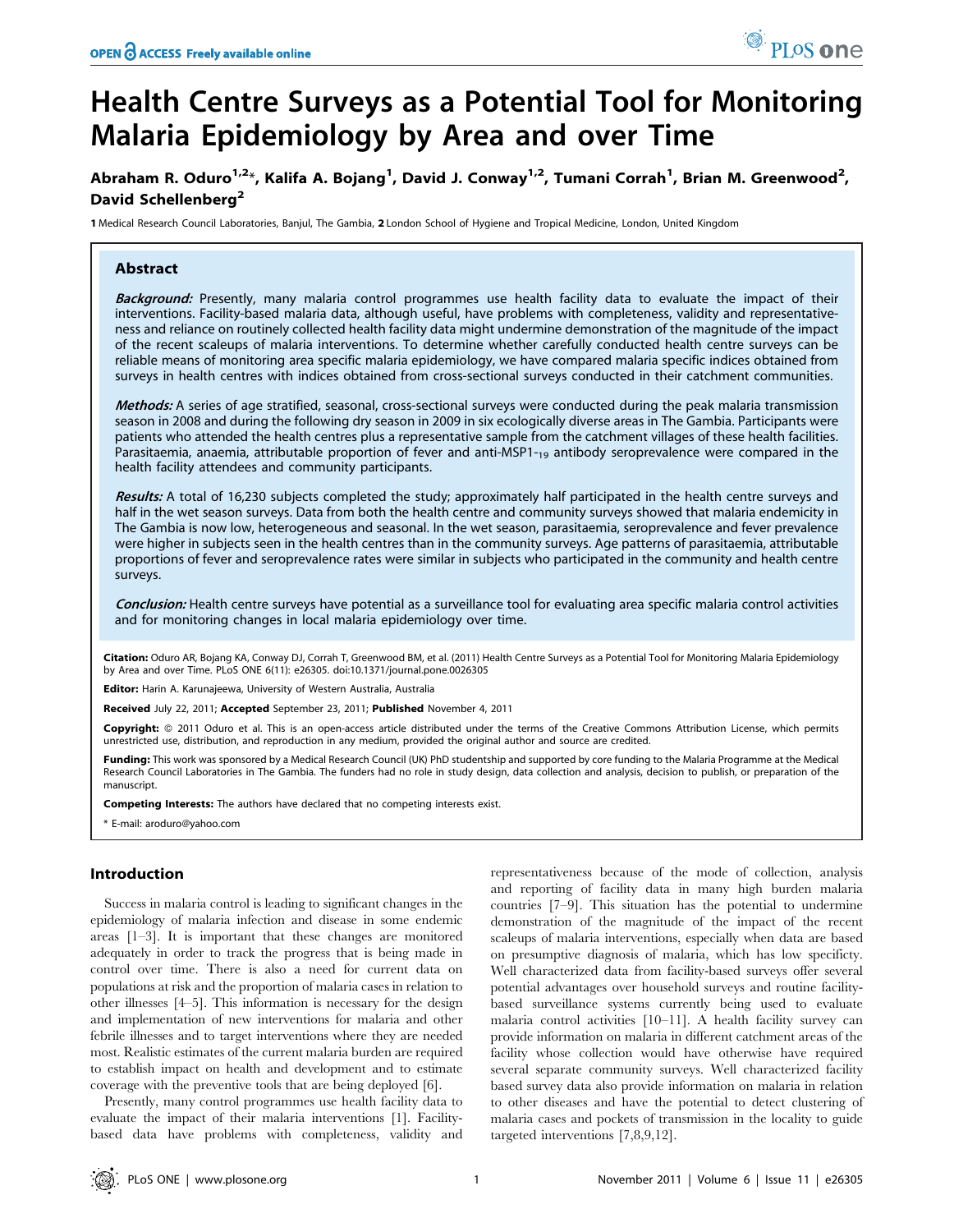Anti-malarial antibody concentrations , show less short-term variation than measurements of parasite prevalence or infection of mosquitoes and may, therefore, be useful for detection of changes in transmission over a longer time. Fitting reverse catalytic model estimates of annual rates of seroconversion of MSP- $1_{19}$  antibodies has been shown to correlate with documented entomological innocualtion rate, and can thus serve as a surrogate measure of transmission intensity [12].

Despite the potential value of health facilitiy surveys, there have been few studies which have assessed the validity of malaria indices collected at health facilities by comparing them with indices obtained during community surveys undertaken in the same areas. To examine the usefulness of health centre surveys as a tool for monitoring area specific malaria epidemiology, we have evaluated malaria specific indices obtained from surveys in health centres in ecologically diverse settings in The Gambia with indices obtained from cross-sectional surveys conducted in their catchment communities.

## Materials and Methods

#### Study area

The study was conducted in The Gambia, West Africa. This is a subtropical country at the interface of the Sudan savannah and northern Guinean savannah zones and is characterized by distinct dry and rainy seasons. Average annual rainfall is about 920 mm in the interior and 1450 mm along the coast. The mean annual temperatures ranges from  $23^{\circ}$  to  $27^{\circ}$ C along the coast and from  $24^{\circ}$  to  $32^{\circ}$  C inland [13–14]. Malaria transmission is seasonal, confined largely to the single, short rainy season [15–16] and is strongly associated with the prevailing land cover type, transmission being high in the flood plain of the river Gambia [17–18].

#### Study design

The study involved a series of age-stratified, seasonal surveys conducted during the peak rainy season of 2008 and dry season of 2009. Six areas, including two areas from the coast, middle and eastern parts of the country respectively, were studied and at least one area from each of the five administrative divisions of The

Gambia was included (Figure 1). One member of each pair of sampled areas was on the north and one on the south bank of the river Gambia. The most centrally located health centre in each area was selected for the facility surveys. The catchment villages of each of the health centres were listed and two villages were selected from this list at random. The selected villages and the one in which the health centre was located were designated as the catchment villages for the community survey. The participants were stratified into five age categories:  $\leq 2$ , 2–5, 6–12, 13–25,  $\geq 25$ years. The intention was to recruit 120 persons per age group per survey in each of the six study areas per season.

After approval for the study had been obtained from community leaders and health authorities, sensitisation meetings were conducted to explain the purpose of the study to the study communities. For the community surveys, a list of all the compounds in each selected village was made. These lists were combined into a single list and a sample of 120 compounds selected at random for the community surveys so that the size of each village determined the number of compounds selected from it. The intention was to recruit a person per age group per compound. For the health centres surveys, all patients who attended the study health centres during the study period, irrespective of their age, sex or clinical presentation were eligible to join the study and were invited to participate. No person accompanying a patient to a health centre was enrolled. Patients from whom informed consent was obtained were enrolled consecutively into the study according to their age group until the number required per age group per health centre was achieved.

Inclusion criteria for participation in either kind of survey included having been resident in the study area for a minimum period of four weeks at the time of the survey, willingness to abide by the study protocol, and provision of witnessed individual/ parental informed consent.

#### Study procedures

Health centre and community survey data were collected at the same period of the year and the same villages, health centres and study procedures were used for both the wet and dry season



Figure 1. Locations of the catchment villages within the six study areas in The Gambia. Names of health centres and study areas are shown in red and the dots represent the villages in each study area. doi:10.1371/journal.pone.0026305.g001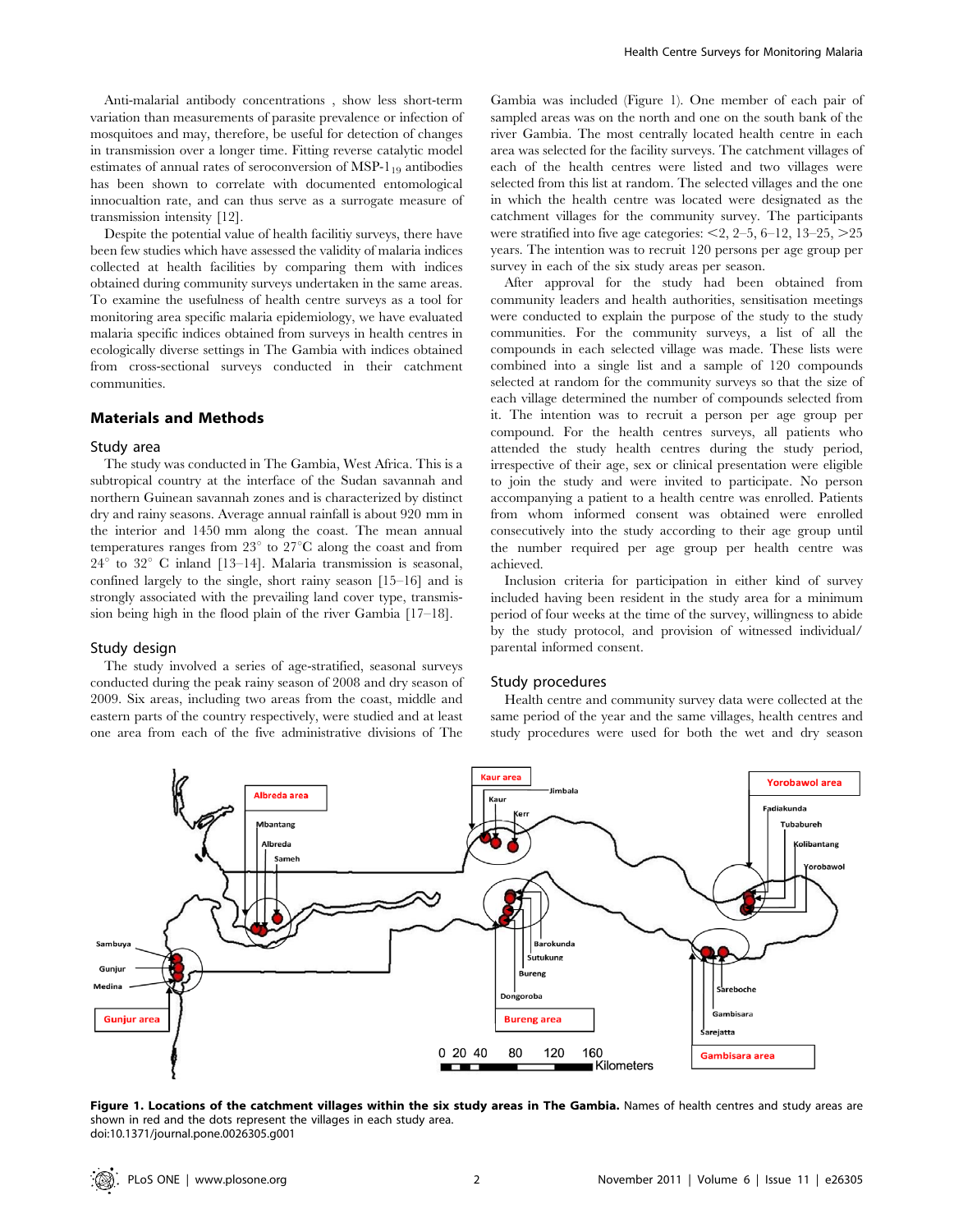surveys. A structured questionnaire was administered to each study participant in either kind of survey to collect information on demographic, clinical and socioeconomic characteristics. In addition, bodyweight and axillary temperature were measured.

## Laboratory specimens

Two drops of blood were collected from each participant to prepare two thick films, one drop was collected for determination of haemoglobin concentration, and three drops were put onto filter paper for subsequent malaria antibody measurements. Thick smears were stained with 10% Giemsa and two experienced technicians independently read all the slides. For slides which were positives, malaria parasites were counted against white blood cells (WBC) until 200 WBCs had been counted if more than 10 parasites per field was seen or against 500 WBC if equal or less than 10 parasites per field were counted. The results were quantified as parasites per micro-litre of blood by assuming a total WBC count of 8000 per micro litre of blood. Discrepancies were reviewed by a senior microscopist who was not associated with the study and whose readings were considered final. The same finger prick blood specimens that were used for the malaria slide preparation were also used to estimate haemoglobin concentration employing an automated haemoglobin analyzer - Hemocue® Hb 301 Photometer (Leo Diagnostics, Sweden).

For the serological analyses, reconstituted sera from the filter paper specimens were tested for anti-MSP- $1_{19}$  IgG antibodies by indirect ELISA using the recombinant blood-stage malaria antigen MSP-1<sub>19</sub>, employing previously described protocols  $[19-20]$ . The duplicate optical densities (ODs) of the ELISA results were averaged and normalised against a positive control. The cut-off for sero-positivity was an OD three standard deviations or more above the mean OD obtained in samples from twenty Europeans who had not been exposed to malaria. Seropositivity was determined only in participants aged twelve months or more.

Malaria antibody reactivity was categorized as sero-positive or negative

#### Data management and statistical analysis

All data were captured using standard forms designed specifically for this study. All completed forms were checked for internal consistency and queries resolved by the study investigator. Data were double entered and validated in OpenClinica database which is Good Clinical Practice compliant. All statistical analyses were computed using Stata 11 (2009 StataCorp College Station, Texas 77845 USA). All statistical analysis, estimations and hypotheses testing were based on parametric methods. All point estimates of mean and proportions have interval estimates with a 95% confidence interval (95% CI), ranges or interquartile ranges. Equality of means or proportions was tested by t-tests. Proportions or counts were compared by chi-square test, Fisher's exact or two sample tests of proportion. All statistical tests were two sided and statistical significance was set at a p-value of  $\leq 0.05$ .

Ethical approval for the study and informed consent forms was obtained from the joint MRC/Gambia Government ethics committee. Written informed consent was obtained from all adult study participants and from the parents/guardians of participating children. In addition, assent was obtained from children over 10 years of age.

## Results

A total of 16,230 subjects participated in the study of whom just over a half (53.3%) were recruited from health centres. Approximately half of the participants in the health centre (52.6%) or community (51.0%) surveys were studied in the wet season. Table 1 summarizes the background characteristics of participants in the study. Overall sociodemographic characteristics of study participants were comparable between the study arms.

Table 1. Background characteristics of the study participants by season and survey.

| <b>Variables</b>                             | Wet season  |                      | Dry season  |                      |
|----------------------------------------------|-------------|----------------------|-------------|----------------------|
|                                              | Community   | <b>Health centre</b> | Community   | <b>Health centre</b> |
| Number enrolled (%)                          | 3870 (23.8) | 4543 (28.0)          | 3716 (22.9) | 4101 (25.3)          |
| Average age in years (SD)                    | 16.4 (18.8) | 15.5(17.2)           | 16.2(18.3)  | 15.7 (17.6)          |
| Number of females (%)                        | 2063 (53.5) | 2637 (58.1)          | 1956 (52.7) | 2369 (58.4)          |
| Number $<$ 5 years (%)                       | 1337 (34.6) | 1675 (36.9)          | 1284 (34.6) | 1489 (36.5)          |
| Ethnic groups,n (%)                          |             |                      |             |                      |
| Mandinka                                     | 2243 (58.1) | 1723 (37.9)          | 2057 (55.4) | 1615 (39.9)          |
| Fula                                         | 960 (25.8)  | 1454 (32.0)          | 1023 (27.6) | 1256 (30.8)          |
| Wollof                                       | 295 (7.6)   | 516 (11.4)           | 276(7.4)    | 413 (10.1)           |
| Others                                       | 326 (8.5)   | 849 (18.7)           | 355 (9.6)   | 793 (19.5)           |
| P. falciparum, n (%)                         | 478 (12.4)  | 1088 (24.0)          | 80(2.2)     | 46(1.1)              |
| Sexual stage parasites, n (%)                | 56 (1.5)    | 65 (1.4)             | 7(0.2)      | 4(0.1)               |
| Anti MSP1 <sub>19</sub> positivity, n $(\%)$ | 736 (20.9)  | 1122 (33.2)          | 712 (21.0)  | 696 (20.7)           |
| Mean temperature °C(SD)                      | 36.8(0.5)   | 37.3(1.0)            | 36.7(0.4)   | 36.9(8.0)            |
| Fever ( $\geq$ 37.5°C), n (%)                | 214(5.5)    | 1410 (31.4)          | 83(2.2)     | 782 (19.2)           |
| Mean haemoglobin (g/dL)(SD)                  | 11.1(2.0)   | 11.0(2.7)            | 11.6(1.8)   | 11.0(2.1)            |
| Anaemia (Hb≤8 g/dL), n (%)                   | 283(7.4)    | 440 (10.0)           | 127(3.4)    | 317 (8.0)            |
| Slept under bednet ,n(%)                     | 3348 (86.8) | 3568 (78.6)          | 2934 (79.3) | 2848 (69.8)          |

doi:10.1371/journal.pone.0026305.t001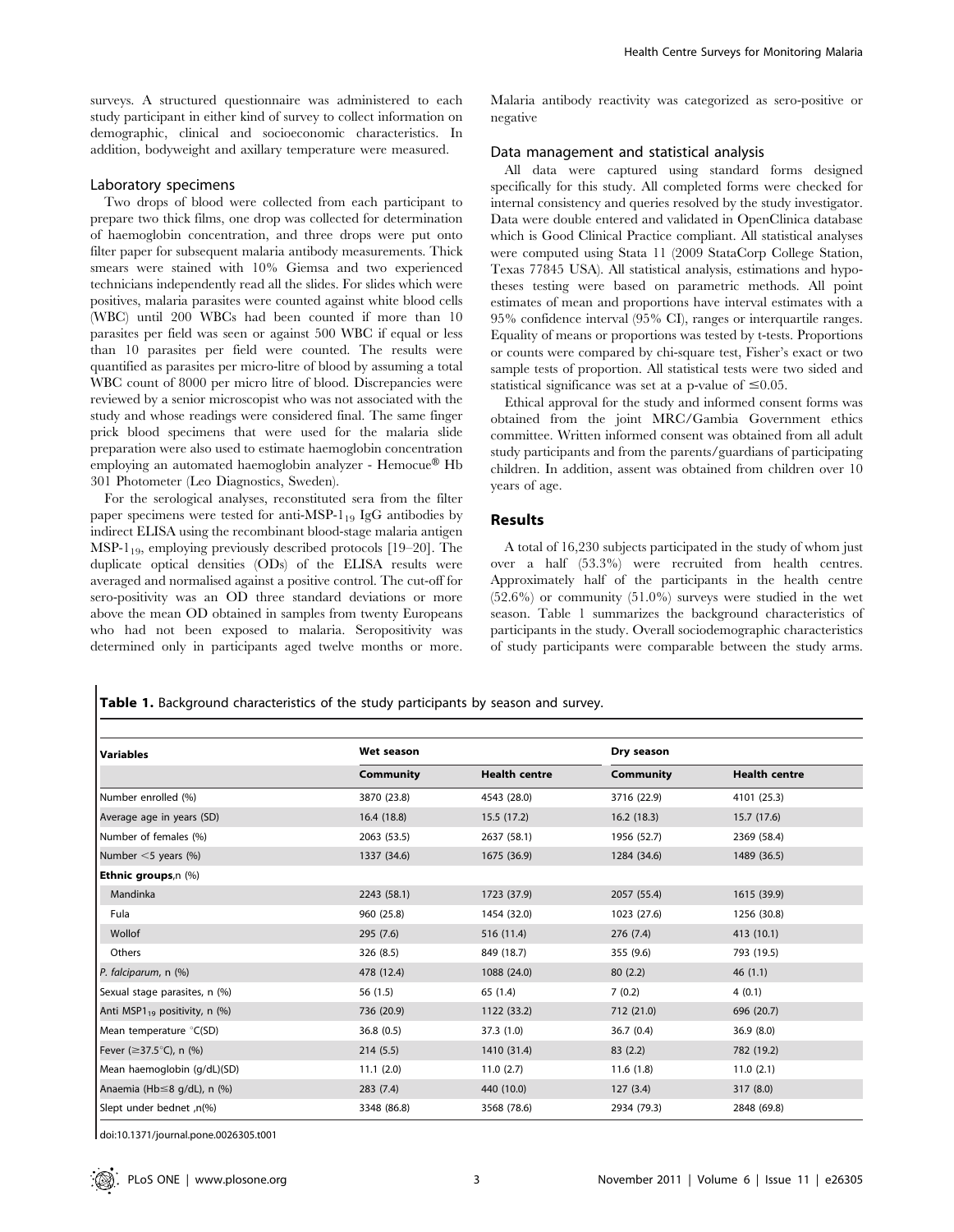More females than males were recruited during both sets of surveys.

#### Plasmodium falciparum asexual stage parasitaemia

During the rainy season, P. falciparum asexual stage parasitaemia was much higher in subjects seen in the health centre (24.0% [1088/4543]) than in the community surveys (12.4% [478/3870)  $(OR = 2.2; 95\% \text{ CI } 1.9, 2.5)$ . In the dry season the prevalence in both groups was very low and, surprisingly, even lower in the health centre than in the community surveys (1.1% vs. 2.2% respectively;  $OR = 0.51$ ; 95% CI 0.34, 0.75). Table 2 presents the prevalence of malaria by age, season and type of survey. In both surveys, parasite prevalence increased with age, reaching a peak in 11–15 year olds and thereafter declined with increasing age (Figure 2). Adolescent males had a higher prevalence of parasitaemia than adolescent females but this difference reached statistical significance only in the health centre surveys. Adolescent males participating in the community or health centre surveys were less likely than females to sleep under a mosquito net  $(OR = 0.28; 0.22, 0.35, and OR = 0.48; 0.39, 0.60, respectively).$ Correlation between age specific parasite prevalence rates in the community and health centre surveys in the six study areas in the wet season are presented in Figure 3. In addition, figure 4 presents the relationship between village specific parasite prevalence rates by community surveys and health centre surveys in the twenty villages in the six study areas. The overall correlation between health centre and community survey data for age specific parasite prevalence rates was stronger in the wet season ( $\mathbb{R}^2 = 0.83$ ) than in the dry season  $(R^2 = 0.42)$ . Parasite density varied with age in both sets of surveys. In the health centre surveys, it peaked in early childhood (3–5 year olds) with a mean density of 23000/uL. In contrast, in the community surveys it peaked in adolescents (11–15 year olds) with a peak density of only 370/uL.

## P. falciparum gametocytaemia

The prevalence of *P. falciparum* gametocytaemia was similar in subjects seen in the community or in the health centre surveys in the wet season (1.5% [56/3870] vs. 1.4% [65/4543] respectively;  $P = 0.97$ ) and in the dry season  $(0.2\%$  [7/3716] vs.  $0.1[4/4101]$ respectively;  $P = 0.44$ ). The highest gametocyte carriage rates were seen in 6–12 year olds participating in the community or in the health facility surveys (2.2% and 2.5% respectively). The age pattern of gametocyte prevalence was similar to that seen for asexual parasites. None of the differences in gametocytes

Table 2. Prevalence of malaria parasitaemia in The Gambia by age, season and survey.

| <b>Variables</b> | Wet season, N (%)     |                                | Dry season, N (%) |                      |  |
|------------------|-----------------------|--------------------------------|-------------------|----------------------|--|
|                  | Age (years) Community | <b>Health centre Community</b> |                   | <b>Health centre</b> |  |
| <1               | 301 (5.3)             | 517 (9.3)                      | 322 (0.6)         | 453 (1.1)            |  |
| $1 - 2$          | 558 (7.0)             | 725 (16.4)                     | 545 (1.3)         | 663(1.2)             |  |
| $3 - 5$          | 653 (12.6)            | 583 (31.2)                     | 550 (1.8)         | 543 (1.1)            |  |
| $6 - 10$         | 598 (16.4)            | 636 (40.3)                     | 581 (4.7)         | 575 (2.6)            |  |
| $11 - 15$        | 452 (19.9)            | 441 (42.2)                     | 511(4.1)          | 375 (0.8)            |  |
| $16 - 25$        | 478 (16.3)            | 650 (24.9)                     | 416 (2.6)         | 590 (1.2)            |  |
| $25 - 45$        | 410 (9.0)             | 633 (14.2)                     | 393 (0.5)         | 544 (0.2)            |  |
| >45              | 410 (9.0)             | 358 (12.6)                     | 389(0.0)          | 334 (0.0)            |  |

doi:10.1371/journal.pone.0026305.t002

prevalence between age groups reached statistical significance in either of the two sets of surveys .

#### Anti-MSP- $1_{19}$  seroprevalence

Table 3 summarizes the proportions of subjects sero-positive for antibodies to  $MSP-1_{19}$  by their background characteristics and by season and type of survey. Overall, seroprevalence was higher in subjects seen in the health centre surveys (33.2%) compared with those seen in the community surveys (20.9%) in the wet season but prevalences were similar in the two groups during the dry season  $(20.7\% \text{ versus } 21.0\%; \text{ P} = 0.73)$  (Figure 5). There was a considerable difference in the prevalence of seropositivity between villages (Figure 5). Seropositivity increased with age in all surveys and seroprevalence was higher in participants with patent parasitemia than in subjects without parasitaemia during either the community surveys or health centre surveys (33.4% vs. 19.9%; P $< 0.001$  and 54.1% vs. 22.3%; P $< 0.001$  respectively) (Figure 6). Multivariate logistic regression analyses adjusting for age, study area and type of survey showed that sex  $(OR = 1.2; 1.08, 1.30;$ P $< 0.0001$ ), ethnicity (OR = 1.1; 1.02,1.08; P = 0.002) and patent malaria infection (OR = 3.8; 3.39,4.41; P<0.0001) were significantly associated with seropositivity.

#### Haemoglobin and anaemia

The mean haemoglobin concentration obtained in study subjects seen in the community or health centre surveys was similar in the wet season (11.05 g/dl versus 11.02 g/dl respectively P $>0.05$ ) but was significantly higher in subjects seen in the community than in the health centre surveys in the dry season (11.61 g/dl versus 11.01 g/dl respectively  $P<0.001$ ). In both surveys, a low mean haemoglobin concentration was associated with being female, parasitaemic, less than 6 years of age and living in the eastern part of The Gambia. The population attributable proportion of anaemia (Hb $\leq$ 8.0 g/dl) due to malaria was low but was about three times higher in the health centre (15.6%) than in the community (5.4%) surveys in the wet season. In the dry season it was similar  $\langle 1\% \rangle$  in both surveys. Anaemia associated with malaria was most prevalent in children under five years and decreased with increasing age in subjects seen in either the health centre or in the community surveys.

#### Fever (temperature  $\geq$ 37.5 $\degree$  C)

The prevalence of fever (temperature  $\geq 37.5^{\circ}$  C) was higher in subjects seen during the health centre surveys, (31.4% [1410/ 4497]) compared with those seen in the community surveys (5.5% [214/3860]) in the wet season ( $P<0.001$ ). The prevalence of fever was 19.2% (782/4069) in subjects seen in the health centre surveys and 2.2% (83/3708) in those seen in the community surveys in the dry season  $(P<0.001)$ . In both surveys the prevalence of fever was highest in children under five years of age. The proportion of fevers associated with malaria parasitaemia was however significantly higher in subjects seen in the health centre surveys (44% [619/1410]) than in those seen during the community surveys  $(25\%$  [53/214]) in the wet season (P<0.0001). In the dry season, the percentage of subjects with fever associated with parasitemia seen during the health centre surveys (1.5% [12/782])or community surveys (3.6% [3/83]) were not significantly different  $(P = 0.16)$ .

The proportion of fevers attributable to malaria was 12.7% in subjects seen during the community surveys compared with 26.4% among those seen in the health cnetres surveys in the wet season. In the dry season, the proportion was 1.3% in those seen in the community surveys compared with 0.5% in those seen in the health centre surveys. The proportion of fevers attributable to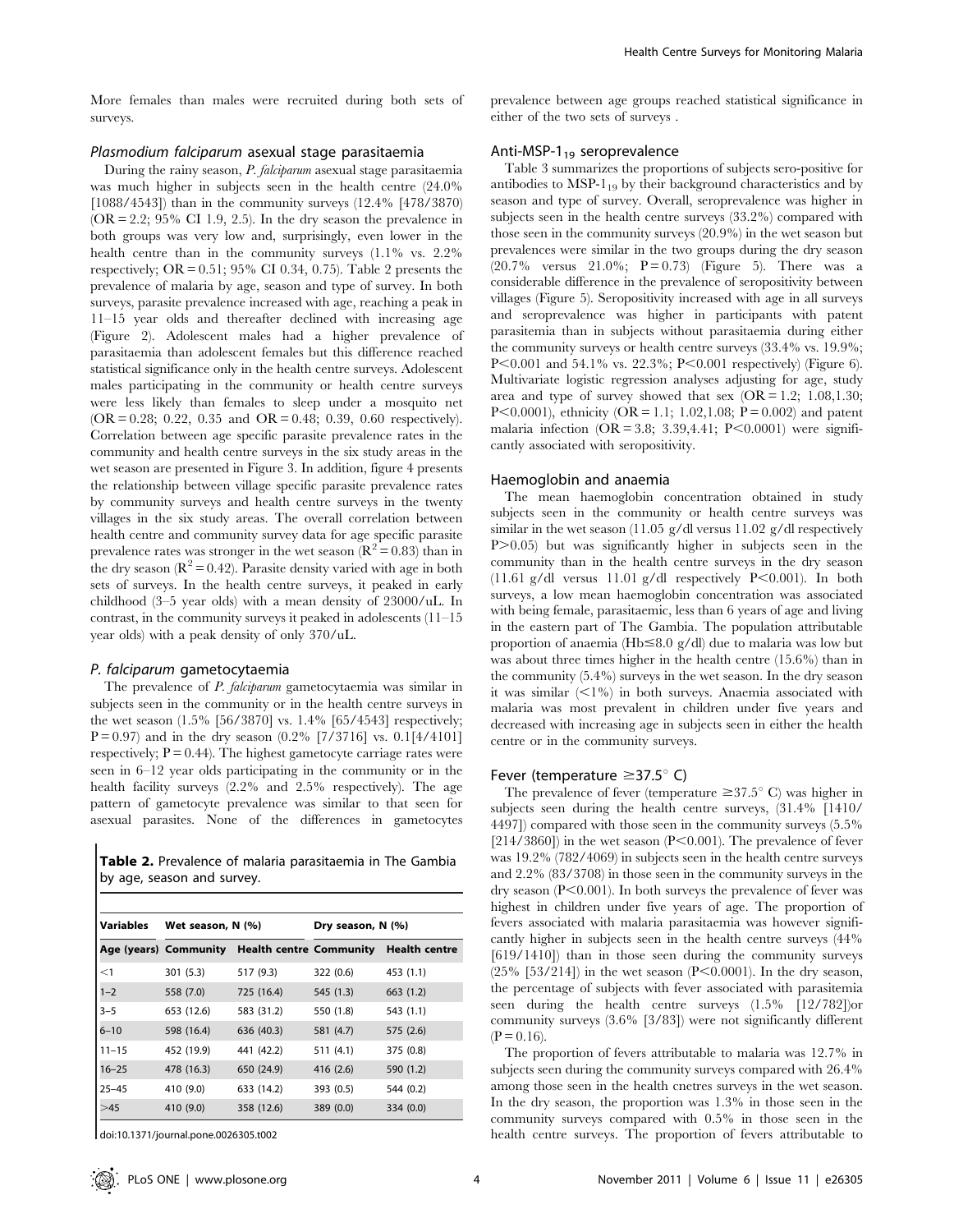

**Participants without fever** 



Figure 2. The age pattern of asexual P. falciparum malaria parasitaemia in febrile and nonfebrile participants. The horizontal axis shows the age groups and the vertical axis shows prevalence of parasitaemia in each age group. Percentage and 95% confidence intervals of parasite prevalence are shown by the bars. doi:10.1371/journal.pone.0026305.g002

malaria peaked earlier in subjects seen in the community surveys (6–12 year olds) than in those seen during the health centre surveys (13–25 year olds).

## Discussion

Health facility data are easier to collect than community survey data and could allow effective monitoring of malaria control activities provided that they are representative and accurate [8–9]. One facility survey can provide information on the pattern of malaria in different catchment communities of the health facility, collection of which would otherwise require separate surveys in each of these communities. In this study, data from community and health centre surveys have been used to assess the current level of malaria endemicity in The Gambia. We naturally anticipated a higher prevalence of fever, anaemia and parasitaemia in the health centre data. However data from both settings indicate a significant decline in malaria transmission from previous years, even though the disease remains endemic throughout The Gambia. There was a strong relationship between malaria indices obtained in the community and health centre surveys undertaken in most areas from different ecologies, with some important exceptions which are not easily explained and may require further studies.

Age patterns of malaria infection, disease and mortality are determined by the intensity of malaria transmission [21]. The age pattern of malaria infection and of cases of clinical malaria is,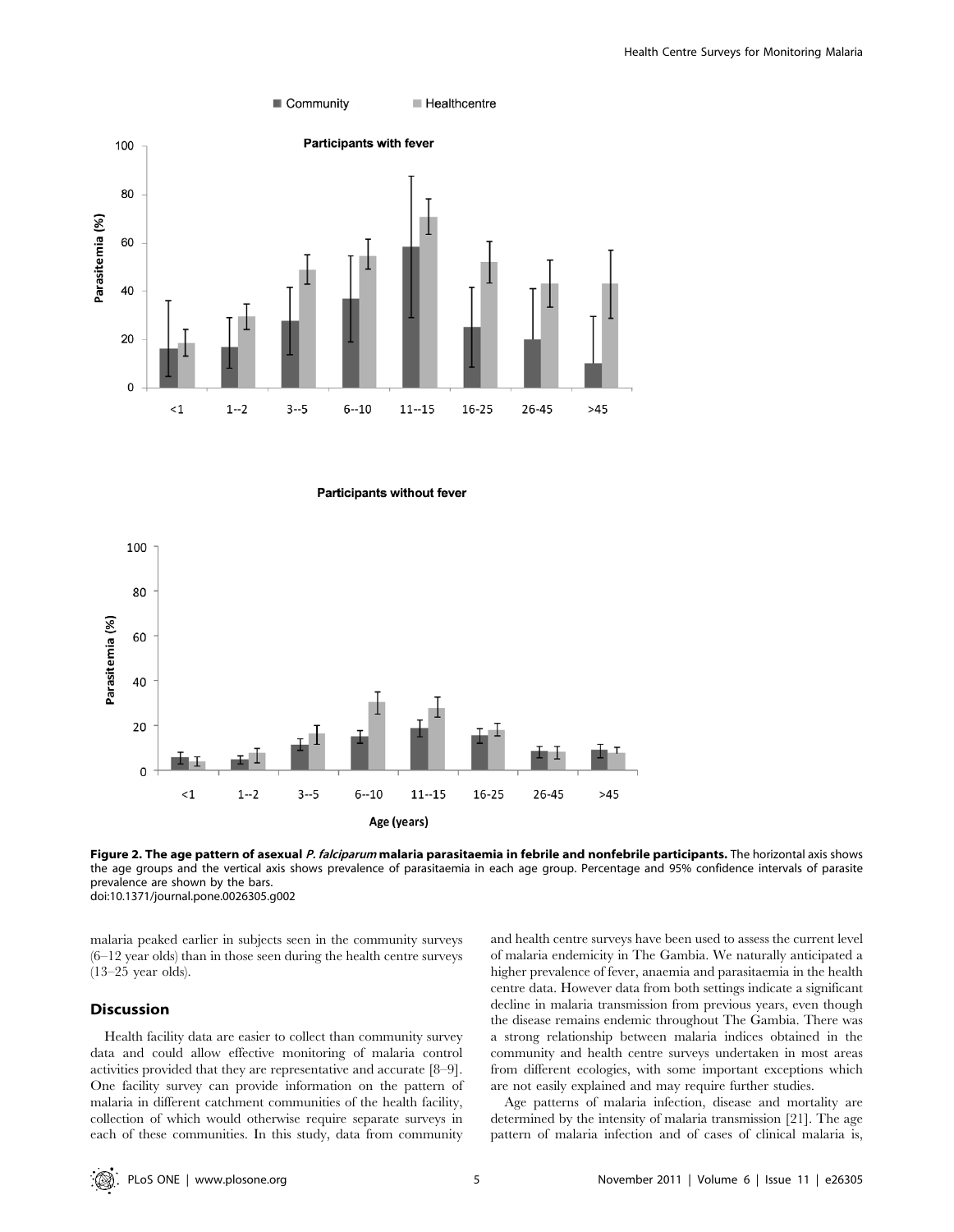

Figure 3. Correlation between age specific parasite prevalence in the community and health centre surveys. This was in the six study areas during the wet malaria transmission season in The Gambia (agegroups: <12, 12-, 36-, 72-,132-,192-, 312-, 552- months). doi:10.1371/journal.pone.0026305.g003

therefore, an important index for measuring area specific transmission intensity. Successful malaria programmes are currently leading to changes in the age distribution of malaria and well characterized age patterns may help to evaluate future changes [2].

In our study, the age pattern of parasitaemia did not differ significantly between subjects seen during community or health centre surveys and varied little by area, season, sex or clinical status. In the dry season parasite prevalence was higher in the community than in the health centre surveys. Though the absolute difference was of a small magnitude (1.1%), the relative difference was significant and of a similar magnitude but opposite effect size to that noted in the wet season. The implication may be that in low transmission settings or where transmission is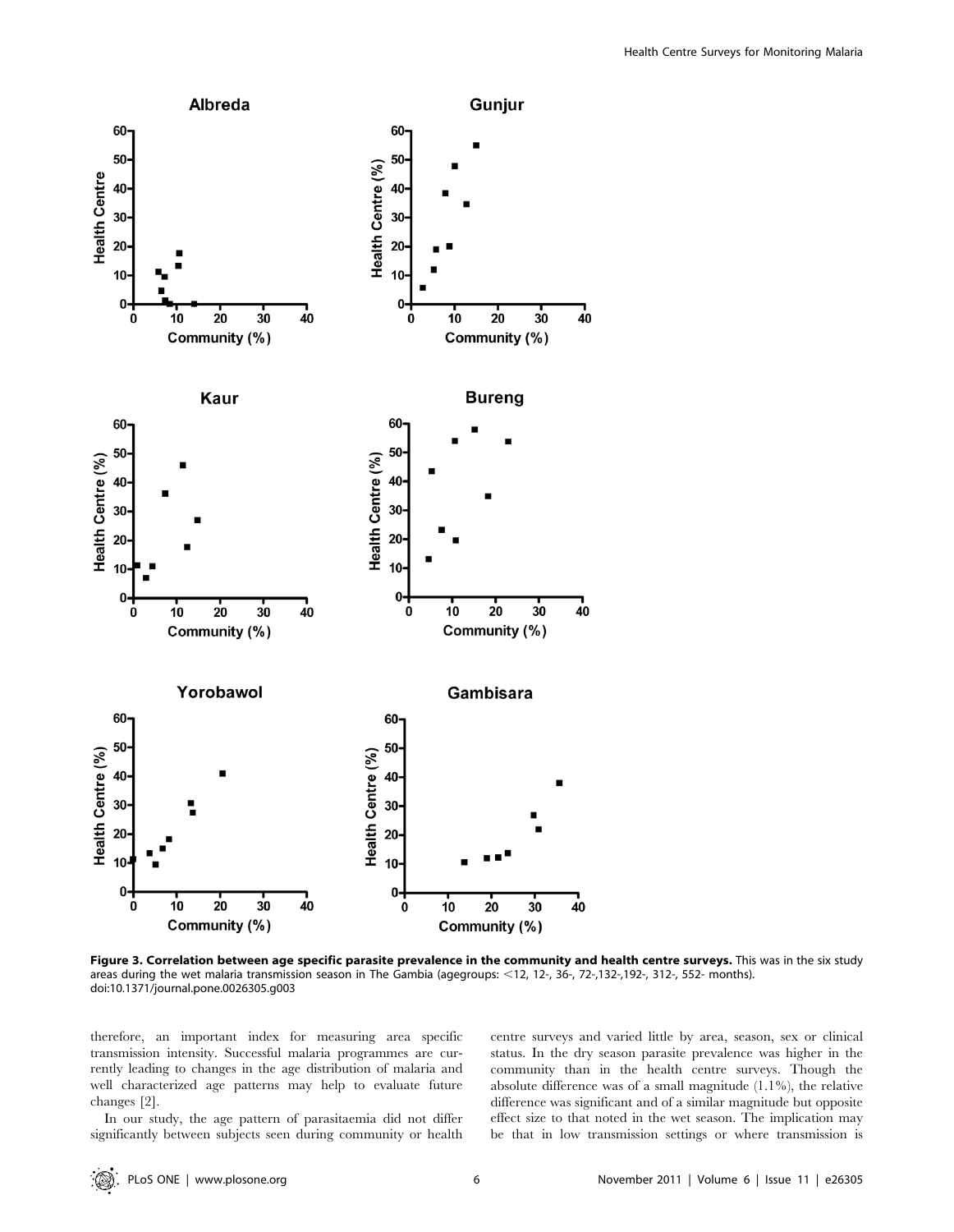

Figure 4. Relationship between village specifc parasite prevalence in the community and health centre surveys durng the wet malaria transmission season. Data points are parasite prevalence in each of the twenty villages used in the study. Some of the 'village' data that have been obtained from the heatlth facilities were quite small so that the correlation here has more scatter than it would do if the health-centre sampling had got optimal number per village. doi:10.1371/journal.pone.0026305.g004

highly seasonal using dry season health centre data may overestimate the effects of malaria control measures except that this becomes less significant when there is very low prevalence levels as occur in dry season.

Both surveys showed a peak of malaria infection in young adolescents, consistent with a lower endemicity than existed in previous decades [22]. This age shift has public health implications, as malaria control activities previously focussed on young children but more attention now needs to be given to older children and adolescents. Thus, the current recommendation for universal coverage with ITNs and other antimalarials is an appropriate priority for this population [1,23].

Monitoring malaria transmission over time is necessary to assess the long-term impact of control activities on transmission intensity, disease and mortality [21]. The standard for measuring transmission intensity, the entomological inoculation rate, lacks precision and is too expensive to be a widely used public health tool. Serological methods have been shown to be a robust and sensitive alternative way of measuring changes in transmission [19–20]. In this study, the usefullnes of seroprevalence data obtained from health centres surveys was examined. Our results showed that seroprevalence was higher in subjects seen during the health centre surveys than in those seen during community surveys in the wet season but not in the dry season. This suggests that acute malaria occurring in the wet season is the main reason for the higher seroprevalence in the health centre surveys consistent with an earlier study that showed that acute rather than chronic infection is the dominant factor in antibody acquisition [24]. Dry season health centre serological measure-

Table 3. Proportion of subjects seropositive for antibodies to MSP-1<sub>19</sub> by background characteristics of participants, season and type of survey.

| Variables            | Wet season sero-positives,<br>% (95%CI) |                      | Dry season sero-positives,<br>% (95%Cl) |                      |  |
|----------------------|-----------------------------------------|----------------------|-----------------------------------------|----------------------|--|
|                      | Community                               | <b>Health centre</b> | Community                               | <b>Health centre</b> |  |
| Gender               |                                         |                      |                                         |                      |  |
| Males                | 18.9 (16.9,20.8)                        | 29.0 (26.6,31.4)     | 18.9 (16.9,20.8)                        | 14.3 (12.4, 16.2)    |  |
| Females              | 22.7 (20.8,24.6)                        | 36.1 (33.9,38.2)     | 22.9 (21.0,24.9)                        | 25.3 (23.4,27.2)     |  |
| l Fever              |                                         |                      |                                         |                      |  |
| Yes                  | 21.5 (15.8,28.1)                        | 36.6 (33.6,39.6)     | 11.3 (4.9,21.0)                         | 14.6 (11.9,17.6)     |  |
| <b>No</b>            | 20.9 (19.5,22.3)                        | 31.6 (29.7,33.5)     | 21.2 (19.8,22.6)                        | 22.1 (20.5,23.6)     |  |
| Patent Parasitaemia  |                                         |                      |                                         |                      |  |
| Yes                  | 33.4 (29.0,37.7)                        | 54.8 (51.6,57.9)     | 33.3 (22.8,43.8)                        | 33.3 (18.9,51.6)     |  |
| <b>No</b>            | 19.1 (17.6, 20.4)                       | 24.7 (23.0,26.4)     | 20.7 (19.3,22.1)                        | 20.6 (19.2,21.9)     |  |
| Gametocytaemia       |                                         |                      |                                         |                      |  |
| Yes                  | 40.7 (27.5,53.9)                        | 70.0 (57.1,82.8)     | 28.6 (0.0, 64.7)                        | 33.3 (0.0,98.6)      |  |
| No                   | 20.6 (19.2,21.9)                        | 32.6 (31.0,34.1)     | 21.0 (19.6,22.4)                        | 20.7 (19.3,22.0)     |  |
| Slept under a bednet |                                         |                      |                                         |                      |  |
| Yes                  | 20.6 (19.1,22.0)                        | 31.0 (29.2,32.70     | 19.8 (18.2,21.3)                        | 19.0 (17.4,20.6)     |  |
| No                   | 22.8 (19.0,26.5)                        | 40.7 (37.1,44.2)     | 25.4 (22.2,28.5)                        | 24.4 (21.8,27.0)     |  |
| <b>Ethnic groups</b> |                                         |                      |                                         |                      |  |
| Fula                 | 27.6 (24.7,30.6)                        | 44.8 (41.8,47.8)     | 29.7 (26.8,32.7)                        | 33.5 (30.7,36.5)     |  |
| Wolof                | 18.8 (14.1,23.9)                        | 38.2 (33.2,43.2)     | 19.5 (14.8,24.9)                        | 16.2 (12.3,20.6)     |  |
| Mandinka             | 19.0 (17.3,20.8)                        | 26.3 (23.9,28.7)     | 17.0 (15.3,18.7)                        | 14.0 (12.2,16.0)     |  |
| Others               | 15.2 (11.1,19.8)                        | 24.7 (21.3,28.2)     | 19.9 (15.5,24.7)                        | 17.1 (14.4,20.1)     |  |

doi:10.1371/journal.pone.0026305.t003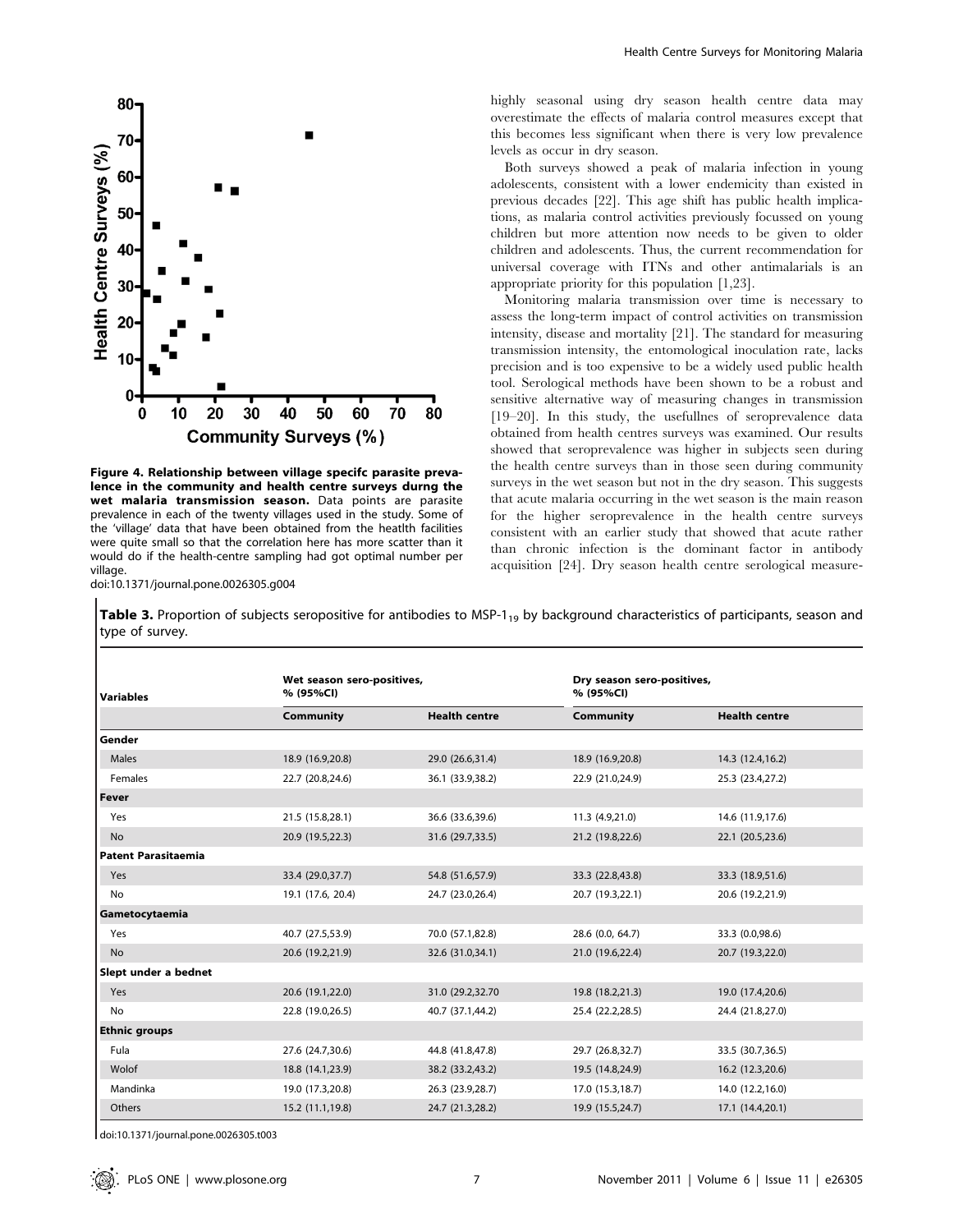

Figure 5. Seroprevalence by season in subjects seen during the health centre or community surveys. The horizontal axis shows the study areas and the vertical axis show the proportion of sero-positive individuals (%) in each study area. Percentage and 95% confidence intervals of seroprevalence are shown by the bars. doi:10.1371/journal.pone.0026305.g005

ments may be more useful for comparing transmission intensity across different settings than those obtained during the malaria transmission season.

In many malaria endemic countries, fever has been used as a surrogate for malaria, particularly in children under five years of age [25]. The burden of malaria has often been estimated using presumptive diagnoses based on fever [1]. Intense malaria transmission leads to high immunity and an increased proportion of asymptomatic compared with symptomatic malaria infections [26–27]. As a consequence, a change in the fraction of fevers attributable to malaria implies change in transmission. In this study, the attributable fraction was lowest in children under two years both in the community and health centre surveys. The proportions of fever due to malaria in children  $<$  5 years were 11% in the community and 17% in the health centre surveys in the wet season. The situation was even more striking in the health centres in the dry season surveys where the prevalence of fever was 19% and only 2% of these fevers was associated with malaria. Treating such patients with anti-malarial drugs, for example with an ACT, is a waste of scarce resource [23].

In conclusion, carefully conducted health centre surveys have great potential as a surveillance tool for evaluating area specific malaria control activities and for monitoring changes in local malaria epidemiology. The potential for using such an approach will be improved by longitudinal studies that enable the continuous validation of health centre data. Additional information on the characteristics of health facilities and health seeking

## References



Figure 6. Age specific seroprevalence in participants with and without patent parasitemia seen during the health centre or community surveys. The horizontal axis shows the age groups and the vertical axis shows seropositive individuals (%) in each age group. Percentage and 95% confidence intervals of seroprevalence are shown by the bars.

doi:10.1371/journal.pone.0026305.g006

practices of the catchment population may further help to interpret the information obtained.

#### Acknowledgments

We are grateful to the study participants and field workers who participated in the study. We also thank the community members and the heads and staff of the health centres that participated in this study. We acknowledge the advice of Dr. Chris Drakeley and Dr. Judith Satoguina on serology assays, and Mr. David Parker on data management.

## Author Contributions

Conceived and designed the experiments: ARO KAB DJC TC BMG DS. Performed the experiments: ARO KAB DJC TC. Analyzed the data: ARO KAB DJC DS. Contributed reagents/materials/analysis tools: ARO KAB TC DJC. Wrote the paper: ARO KAB TC DS DJC BMG.

2. Ceesay SJ, Casals-Pascual C, Erskine J, Anya SE, Duah NO, et al. (2008) Changes in malaria indices between 1999 and 2007 in The Gambia: a retrospective analysis. Lancet 372(9649): 1545–54.